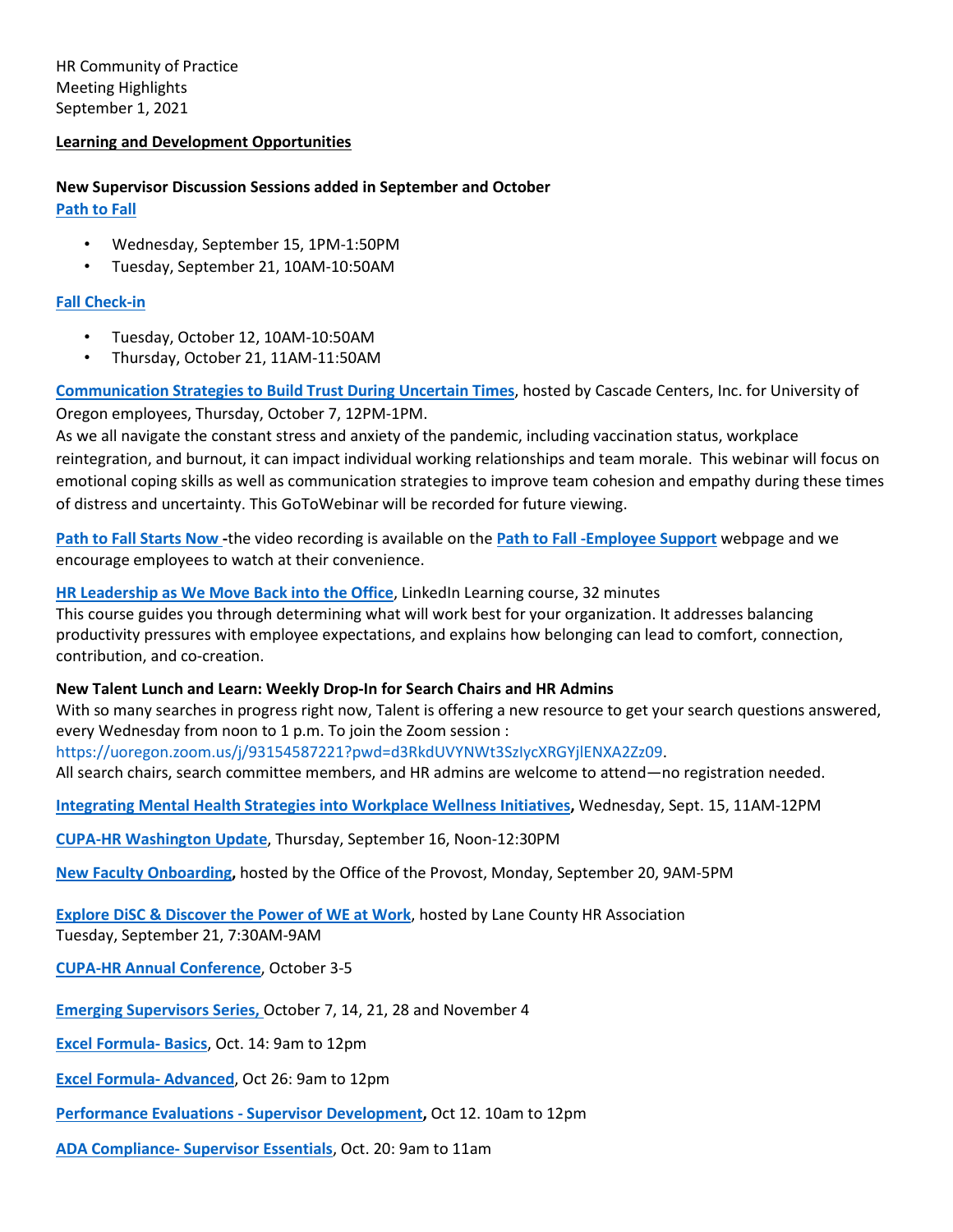## **Agenda:**

- **Prohibited Discrimination and Retaliation Policy updates & Resource Training** *Nicole Commissiong,* AVP and Chief, Office of Civil Rights Compliance and Investigations & Title IX Coordinator
- **Workplace Harassment & Discrimination Prevention Training (expectations and timeline)** *Tiffany Lundy, Learning and Development Manager*
- **Vaccination Requirement update** *Kaia Rogers, Sr. Director, HR Programs, Services and Strategic Initiatives*
- **Path to Fall Resources** *Kaia Rogers, Sr. Director, HR Programs, Services and Strategic Initiatives*
- **MyTrack Reporting update** *Jenna Rakes, Associate Director, Talent Acquisition*
- **HR Staffing updates and introductions** *HR department representatives*
- **Annual Benefits Enrollment** *Cindi Peterson, Associate Director of Benefits, HR Programs and Services*

# **Prohibited Discrimination and Retaliation Policy updates & Resource Training**

Nicole Commissiong, AVP and Chief, Office of Civil Rights Compliance and Investigations & Title IX Coordinator

- The PowerPoint presentation can be found on the [HR Community of Practice Highlights and Resources](https://hr.uoregon.edu/hr-partners/meeting-highlights-resources) webpage. The presentation highlights the following areas:
	- o Relevant State and Federal Civil Rights Laws
	- o New: Prohibited Discrimination and Retaliation Policy
	- o Protected Statuses Under UO Policy
	- o Reporting Statuses & Obligations Under UO Policy
	- o University Procedures for Resolving Complaints
	- o Responding to Disclosures
	- o Support Resources
	- [Prohibited Discrimination and Retaliation Policy updates:](https://investigations.uoregon.edu/policies)
		- o Employee Reporting Status
			- Replacing "Student-Directed Employees" in prior policy to **Student/Employee Assisting**. All employees (other than designated reporters and supervisors) may keep disclosures from both students and employees private. This represents a change for those who have been on campus for the past few years.
			- Important to explicitly ask the person making the disclosure if they want to report to OICRC.
			- If you teach, include your reporting status in course syllabi.
- Support Resources
	- o Confidential:
		- Support for Student Survivors:<https://safe.uoregon.edu/>
		- Ombuds Office :<https://ombuds.uoregon.edu/>
		- Employee Assistance Program[, https://hr.uoregon.edu/er/general-information/employee](https://hr.uoregon.edu/er/general-information/employee-assistance-program)[assistance-program](https://hr.uoregon.edu/er/general-information/employee-assistance-program)
	- o Non-Confidential:
		- Dean of Students Office[: https://dos.uoregon.edu/help](https://dos.uoregon.edu/help)
		- Office of Investigations and Civil Rights Compliance:<https://investigations.uoregon.edu/>
		- **Employee & Labor Relations:<https://hr.uoregon.edu/er>gon.edu/ergon.edu/ergon.edu/ergon.edu/ergon.edu/ergon.edu**
		- For a more complete list of resources (confidential & non-confidential for employees & students)[: https://investigations.uoregon.edu/how-get-support/](https://investigations.uoregon.edu/)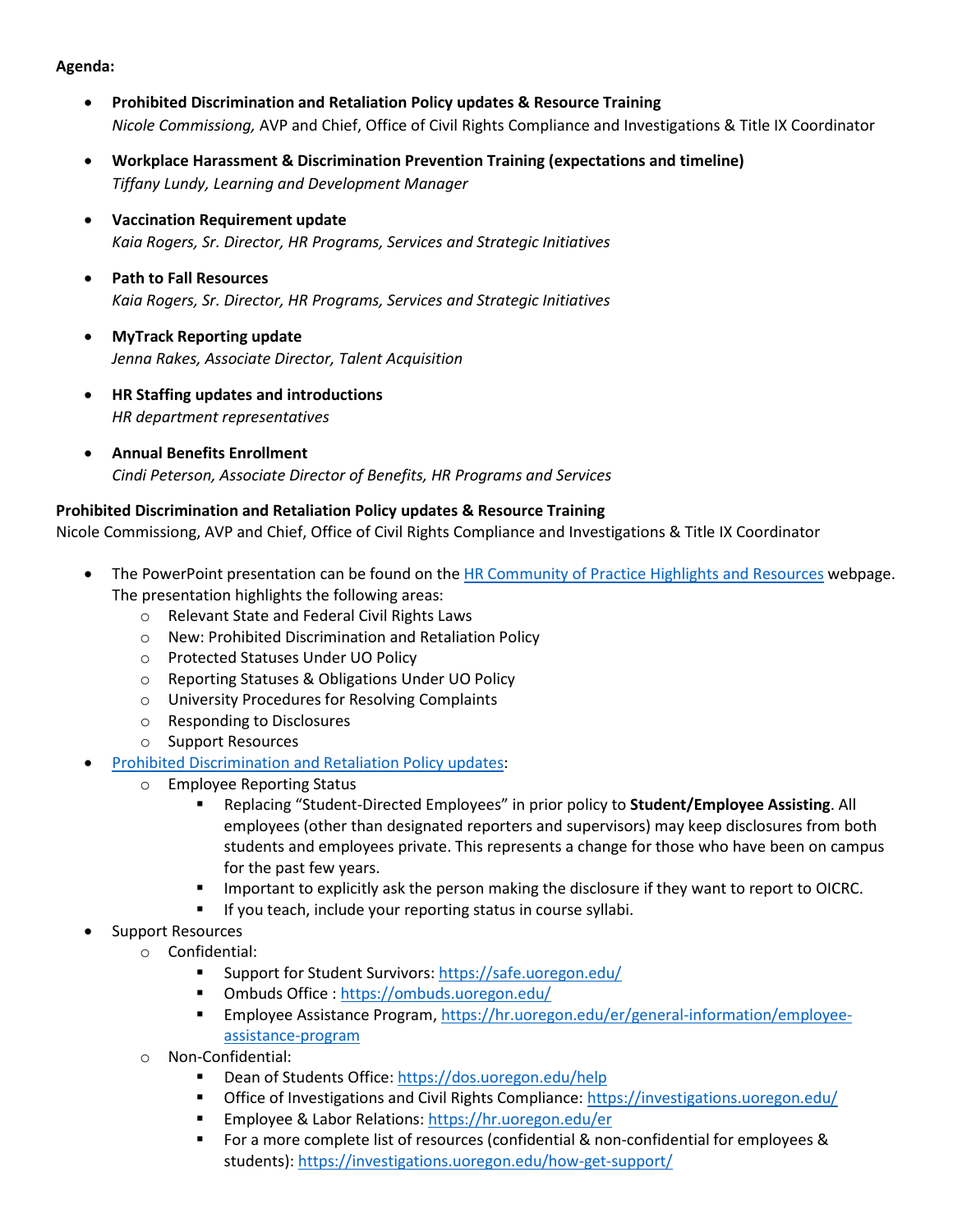# **Workplace Harassment & Discrimination Prevention Training (expectations and timeline)**

Tiffany Lundy, Learning and Development Manager

- An updated training addressing Workplace Harassment & Discrimination Prevention will be shared with campus in January of 2022.
- HRCP will receive more detailed information prior to the campus release so that you can prepare to communicate with your teams.
	- $\circ$  This training will reflect the updates Prohibited Discrimination and Retaliation Policy
	- o New employees that started as of August have not been assigned the training and will be included in the assignment in January.
- An online training session, [Prohibited Discrimination Training: Resources & Policy Updates](https://uomytrack.pageuppeople.com/learning/3241) is available in MyTrack (22 minutes) and reflects changes to the policy. Please direct employees to this online training for the latest information and resources.
- There will also be Question and Answer sessions hosted be OICRC and Legal Counsel. These sessions are available in MyTrack. Note that completing the onlin[e Prohibited Discrimination Training: Resources & Policy](https://uomytrack.pageuppeople.com/learning/3241)  [Updates](https://uomytrack.pageuppeople.com/learning/3241) training is required for attendance in the Q and A session.
	- o [Prohibited Discrimination Policy Q&A Sessions:](https://uomytrack.pageuppeople.com/learning/3249)
		- Wednesday, September  $29<sup>th</sup> 2:00$ pm 3:00pm
		- Friday, October  $22^{nd}$  11:00am 12:00pm
		- Monday, November  $8^{th}$  3:00pm 4:00pm

# **Vaccination Requirement update**

Kaia Rogers, Sr. Director, HR Programs, Services and Strategic Initiatives

- University of Oregon students and employees are required to be fully vaccinated against COVID-19 prior to the start of the fall academic term.
- A [Vaccination Dashboard](https://coronavirus.uoregon.edu/vaccination-dashboard) has been created to provide information on the number of individuals who have complied with the requirements to report on vaccination status or request an exemption. Over 4,000 employees have submitted their information. The data is updated every Monday.
- Compliance reports are being sent to Deans, Vice Presidents, Chiefs of Staff, and Academic CFOs
	- o HR Partners can help by:
		- Working with employees with barriers to complete the process, i.e., those employees who may not use computers frequently.
		- **Remind employees of upcoming deadlines.**
- Some employees on these lists might be inactive and no longer working in your department. It is important to submit termination PRFs to end these appointments in order update your list. Because of the way the list is generated, we cannot remove names.
- Information and next steps will be provided to units regarding those employees who do not complete the vaccination requirement process and are non-compliant.
- The UO is implementing another key safety precaution. Unvaccinated students and employees, including those who are partially vaccinated or choose an exemption, will be required to take part in weekly COVID-19 testing.
	- o The weekly requirement takes effect Monday, September 27, the first day of classes.
	- o The Eugene campus will utilize the free COVID-19 testing conducted by th[e UO Monitoring and](https://urldefense.com/v3/__https:/t.e2ma.net/click/8vlc3e/ochc6g/s7vrpy__;!!C5qS4YX3!VPnJl98ORdnpBeo4zdOnpP39smmgItNyNZf9c1vVv-EnV_uoG3H7J6EOf1uCSh2Wpg$)  [Assessment Program.](https://urldefense.com/v3/__https:/t.e2ma.net/click/8vlc3e/ochc6g/s7vrpy__;!!C5qS4YX3!VPnJl98ORdnpBeo4zdOnpP39smmgItNyNZf9c1vVv-EnV_uoG3H7J6EOf1uCSh2Wpg$) The PCR test uses a non-invasive saliva sample.
	- o Details are forthcoming about testing for our Portland and Charleston campuses.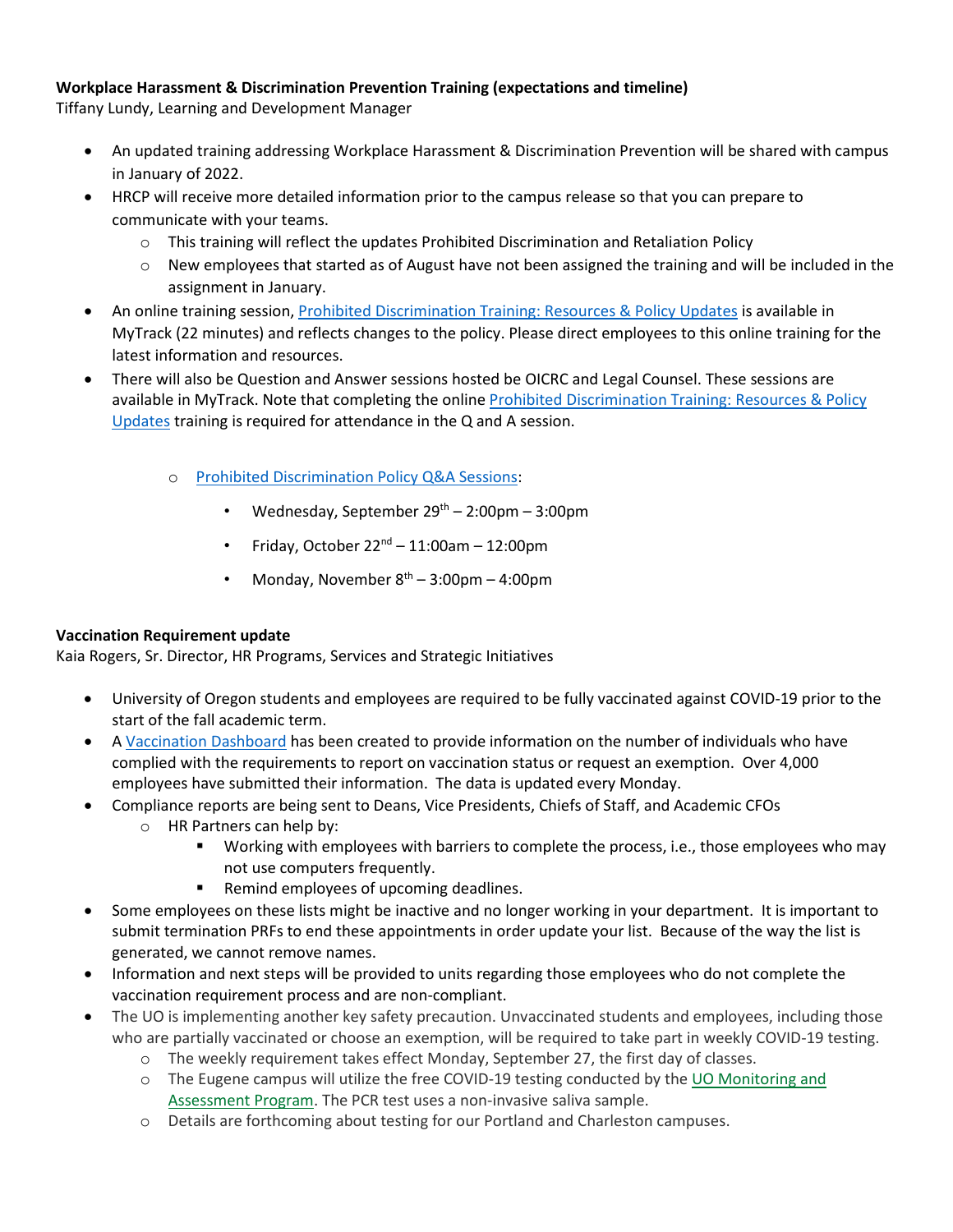## **Path to Fall Resources**

Kaia Rogers, Sr. Director, HR Programs, Services and Strategic Initiatives

- Additional resources have been added to the [Path to Fall-Employee Support](https://hr.uoregon.edu/programs-services/covid-19-resources/path-fall-employee-support) webpage. Please review these new resources and share them widely.
- New Supervisor Discussion Sessions have been added to the MyTrack Learning module. [Path to Fall](https://uomytrack.pageuppeople.com/learning/3207) supervisor sessions are available in September and Fall [Check-in](https://uomytrack.pageuppeople.com/learning/3248) supervisor sessions are available in October.
- Cascade Center, Inc., the university's employee assistance program is hosting, [Communication Strategies to](https://urldefense.com/v3/__https:/attendee.gotowebinar.com/register/7349316457376837904__;!!C5qS4YX3!STGjwLdQoDFexwKDibPVYoB-_7cS9eAYwHMq2JBGFJB_qu5pCLosIA-Ki-FqfSHEEA$)  [Build Trust During Uncertain Times,](https://urldefense.com/v3/__https:/attendee.gotowebinar.com/register/7349316457376837904__;!!C5qS4YX3!STGjwLdQoDFexwKDibPVYoB-_7cS9eAYwHMq2JBGFJB_qu5pCLosIA-Ki-FqfSHEEA$) specifically for UO employees and is scheduled for Thursday, October 7, at noon. This GoToWebinar will be recorded for future viewing.

### **MyTrack Reporting update**

Jenna Rakes, Associate Director, Talent Acquisition

- Migration to Enhanced Reporting
	- $\circ$  MyTrack is getting an "uplift" to the reporting module to improve user experience and performance.
	- $\circ$  If you do not previously use reports, this will not currently impact your use of the system.
- You will notice the addition of "Enhanced Reporting" and the relabeling of the former option to "Legacy Reporting" in the following areas:
	- o Dashboard Report option
	- o Report options under the "hamburger" menu
	- o Two tabs on the requisition Reports (Legacy) and Reports
	- o Learning module the Reports area
- The New Reports form will have a new look -if no reports are yet shared you'll see a picture of a sleepy puppy.
- Project roll out is in phases more updates to come!
- If you have questions, email [mytrackhelp@uoregon.edu](mailto:mytrackhelp@uoregon.edu)

#### **MyTrack Onboarding Process Improvements**

Catherine Bonomini-Smith, Associate Director, HR Operations

- This fall or winter there will be a change to onboarding new hires.
- Currently new hires are notified through the MyTrack onboarding process of their PAC. Information Services has contracted with a new identity management company and as a result we will be making improvements and revising the PAC/DUCKID claiming process.
- As this project unfolds, we will keep you updated on what the new process will look like and the implementation timelines. You can reach out to me if you have questions.

#### **HR Staffing updates and introductions**

Employee and Labor Relation staffing update:

- We are excited to announce the promotion of Chris Meade to Senior Associate Director for Employee and Labor Relations. Chris will continue to work with Brittany Jayne, ELR Specialist, on Service Employees International Union (SEIU) questions and concerns. He will also work with Celia Nittman, our new Assistant Director, who will be responsible for the Graduate Teaching Fellows Federation (GTFF) issues.
- We are happy to welcome Celia Nittman to the ELR team. Celia has accepted the position of Assistant Director and will be responsible for addressing Graduate Teaching Fellows Federation questions.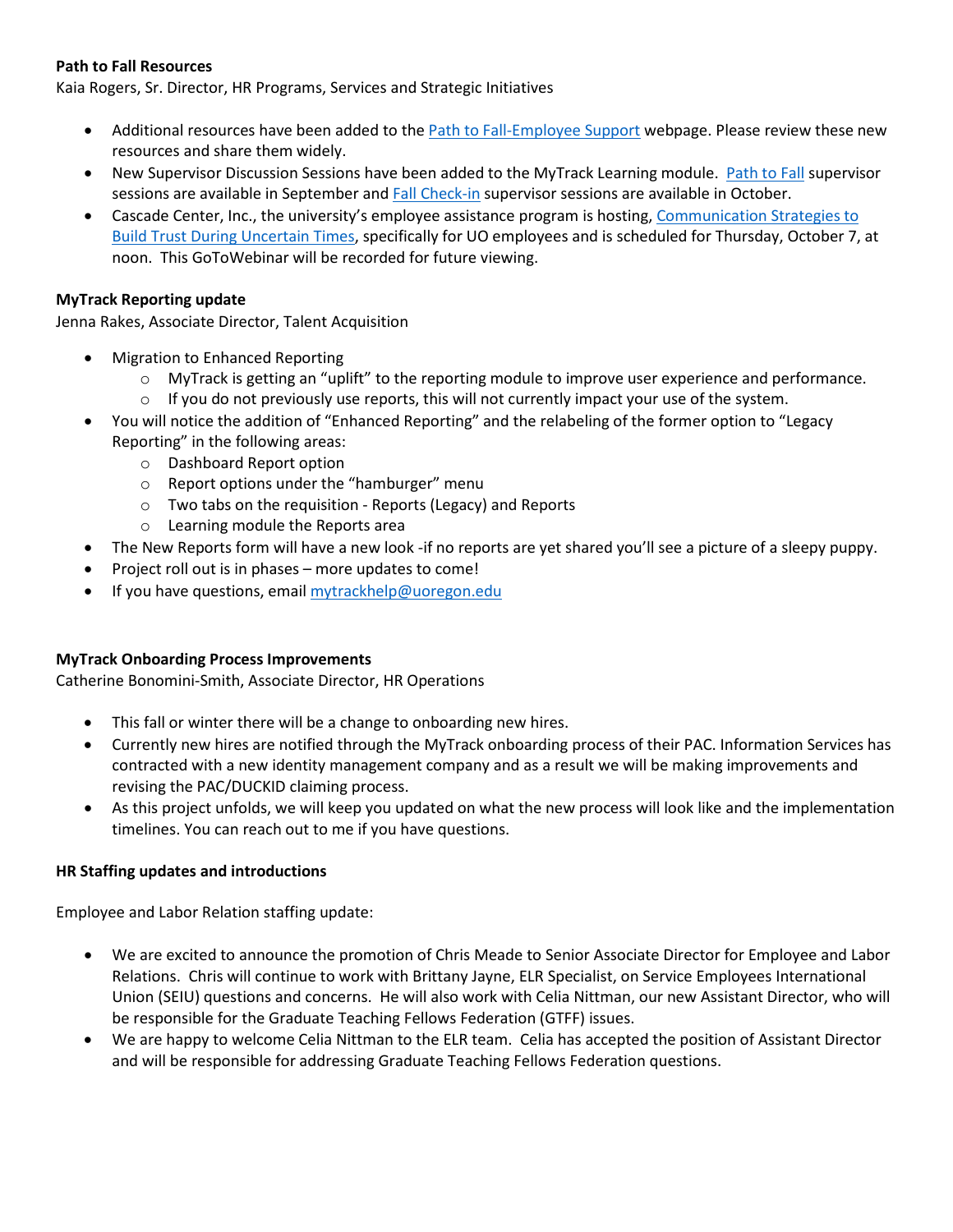Programs and Services staffing update:

• We are excited to welcome Chloe Barnett and Sheena Kindred to the HR Learning and Development Team. Chloe and Sheena will lead a variety of training for campus and support learning administrators for both MyTrack and LinkedIn Learning.

HR Operations staffing update:

- We are excited to announced we have hired Spencer Johnson as an HRIS Data Analyst. Spencer comes to the UO with extensive work in the data field.
- Sonia Potter will be retiring at the end of October. We are very happy for Sonia and are also excited that she has agreed to stay on to assist us in our transition plans.

Talent staffing update

• We are delighted to welcome Sara Bowman and Shawna Gilbert to the Talent team as new Recruitment Consultants. With these two new hires, we will be reconfiguring our "buddy" assignments and reaching out to units whose assigned recruitment consultant is changing. In the meantime, if you're not sure who your recruitment consultant is, please email us at [talent@uoregon.edu,](mailto:talent@uoregon.edu) and we'll assist you.

## **Fall Searches update**

Nancy Nieraeth, Director, Talent Acquisition

- We have a record number of searches in process this fall and a high volume of offers.
	- Deadline for fall new hires to make it into September payroll: Wednesday, September 8.
		- $\circ$  Candidate statuses need to be updated, complete offer cards submitted, with any other related items (Faculty Pay Forms, classified offer approvals, etc.) submitted as well
		- $\circ$  New hires submitted after this date may require manual check requests or additional processing steps.
- Please double check the details of your offer cards to ensure they are correct.
- If you receive correspondence from Talent, please respond **as soon as possible** so we can continue to process your search information.
- For start dates that are "as soon as possible," but undetermined yet**, please contact your recruitment consultant** for guidance. Making changes to the start date after the offer card is created will delay processing.

## **[Annual Benefits Enrollment](https://hr.uoregon.edu/benefits/benefits-annual-open-enrollment)**

Cindi Peterson, Associate Director of Benefits, HR Programs and Services

- Benefits enrollment is a mandatory process for ALL new, current, and returning employees.
	- o October 1- 31, 2021
	- o Benefits enrollment is a 2-step process:
		- Dates to enroll: October 1 31
			- **EXECTE 10** Enroll in plans for 2022 and elect HEM participation
		- September 1 October 31
			- **HEM participation requires completion of Health Assessment**
	- o UO Benefits Open Enrollment website provides:
		- Important events, dates, and deadlines
		- Instructions and links to complete the process
		- Plan changes for 2022
		- Plan comparison and enrollment guide
	- o We encourage all eligible employees to take-action early.
	- o The following communications are planned in September and October 2021: